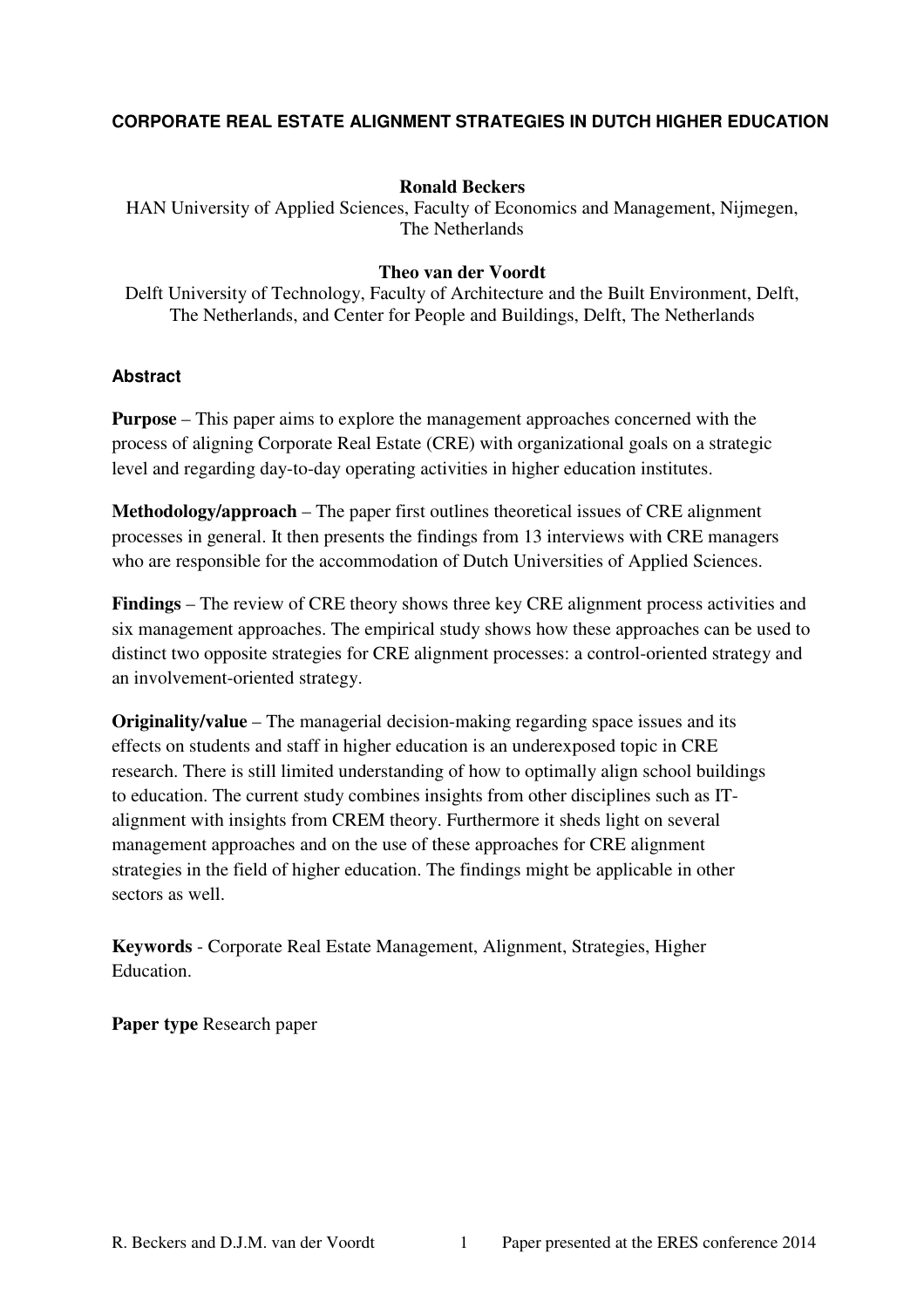#### **CORPORATE REAL ESTATE ALIGNMENT STRATEGIES IN DUTCH HIGHER EDUCATION**

### **1. Introduction**

In the field of Corporate Real Estate Management (CREM), there is an ongoing interest in how organizations align their Corporate Real Estate (CRE) with the goals of the organization and its core business (Nourse and Roulac, 1993; Osgood, 2004; Scheffer *et al*., 2006; Lindholm *et al*., 2006; Appel-Meulenbroek and Feijts, 2007; Haynes, 2012). Usually CRE alignment studies focus on addressing CRE strategies that match with the corporate strategy, and on indicating CRE operating decisions to create a building or a built environment that fits best with the corporate goals (Appel-Meulenbroek *et al.*, 2010; Heywood, 2011). Because of the diversity of corporate strategies, the alignment of CRE with the organization is strongly related to the organizational context (Osgood, 2004). Organizations have their own challenges when it comes to aligning CRE with the trends and developments in their specific business.

 The present study examines CRE alignment in higher education. Higher education is facing substantial changes (Collis and Van der Wende, 2002; Robinson, 2010; Johnson *et al.*, 2011). In the last decades there has been a shift from a supply-driven approach of traditional teaching and learning to new, more customized and demand-oriented ways of teaching and learning (Simons *et al.,* 2000). The role of school has been changed from a place of instruction to a place to produce learning (Barr and Tagg, 1995). Barr and Tagg deliberately use the term *produce*, to emphasize that learning for students has become a co-production with the school, instead of consuming instructions in a class room. These changes in education have been affecting the accommodation of learning and teaching (Johnson *et al.*, 2011; Beckers *et al.*, in press). Yet, literature shows that many buildings of Dutch higher education institutes are not sufficiently prepared for future needs and demands (De Vries *et al*., 2008). De Vries *et al*. attribute this to limited understanding of the alignment of educational buildings with changes in education, e.g. developments in learning and teaching. Based on an extensive literature study, Temple (2007, p. 8) concludes that "the literature throws almost no light on managerial decision-making about space issues affecting students or staff: this is a topic where further work would be useful." This is endorsed by Boddington and Boys (2011) who indicate that there is a need for more appropriate methods and tools for the management and construction of learning spaces in higher education. Yet, CRE managers need a better understanding of how to align educational buildings to the developments in learning and teaching in higher education. In order to contribute to this understanding, this current research investigates the CRE alignment process in higher education institutes. The question this research tries to answer is 'which management approaches are used in practice to align CRE with developments in higher education, and how is daily practice related to alignment theories from literature?' The paper first outlines the theory of CRE alignment as a CREM process. Next, it presents the results of a series of interviews with CRE managers from Dutch Universities of Applied Sciences. The paper ends with theoretical and practical implications and concluding remarks.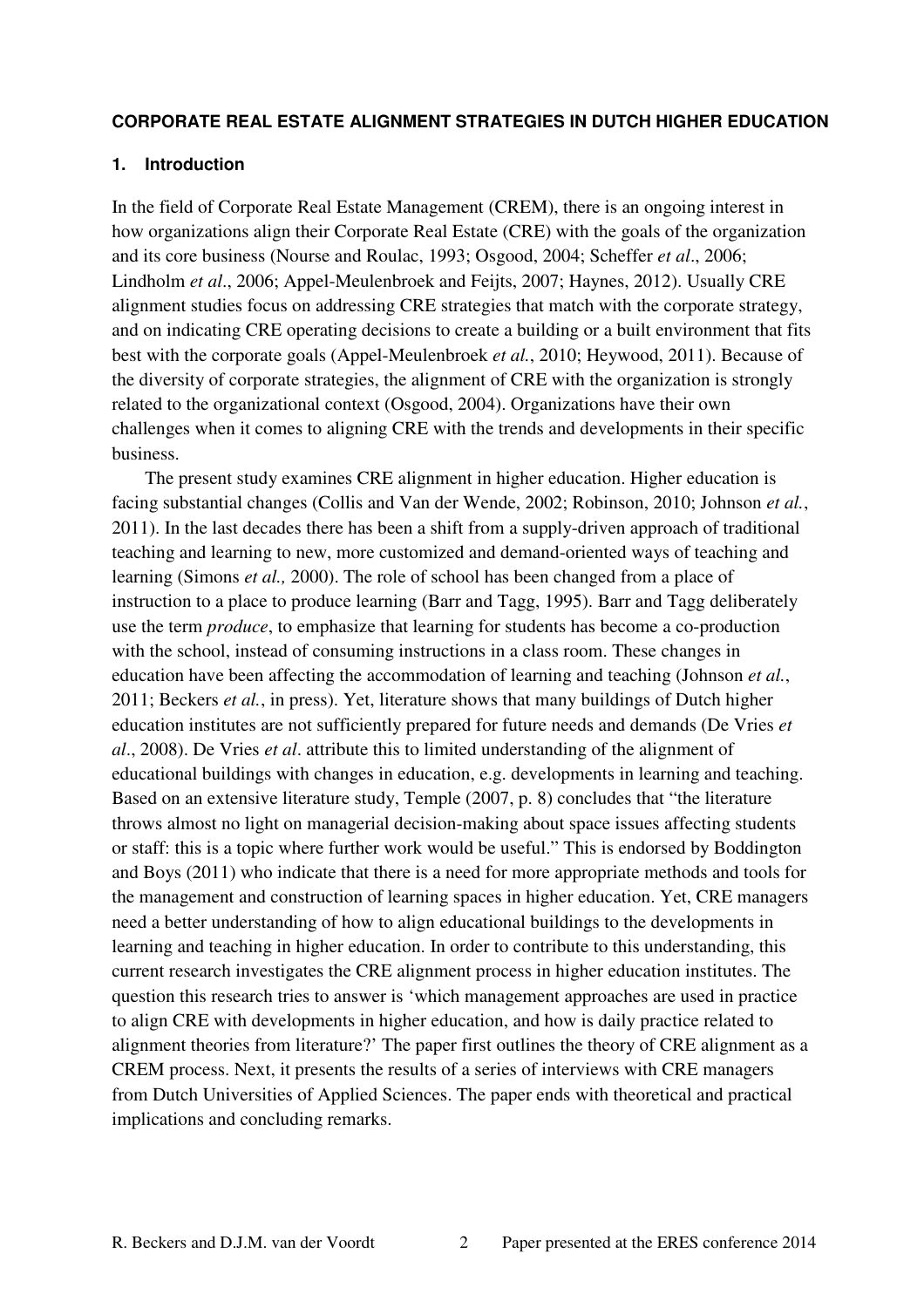## **2. Theoretical background**

According to Heywood (2011) alignment can be defined as bringing into harmony things that differ or could differ. Yet, alignment in the context of CRE is concerned with making CRE consistent or in agreement with the core business. The term CRE alignment itself is relatively new and was used by Osgood (2004) in his publication about the 'Strategy Alignment Model'. This model shows that CRE alignment requires a continuous process of matching building supply to the strategic objectives of an organization. CREM theory shows four perspectives concerning CRE alignment (Krumm *et al.,* 2000; Den Heijer, 2011) i.e. perspectives that are related to the institution (demand side) and to CRE (supply side), and perspectives that focus on the strategic level versus on the operational level (see figure 1).

**Figure 1** Four perspectives of CRE alignment



In figure 1, the arrow between the demand and the supply side represents the alignment process of CRE with the institution. This process aims at analyzing the corporate goals and the day-to-day operating activities in order to determine the right CRE strategy and the CRE operating solutions to match. According to process literature three key activities of processes are: coordination activities, decision making activities and communication activities (ISO, 2008). Concerning the CRE alignment process these activities have been the subject of publications in different disciplines such as CREM, facilities management and literature about briefing. The theoretical framework of this present study refers to several sources which are indicated in table 1 ( $a = S$  mith and Jackson, 2000;  $b = B$  lyth and Worthington, 2001; c = Kelly et al., 2005;  $d = Ryd$  and Fristedt, 2007; e = Yu et al., 2008; f = Ikiz-Koppejan et al., 2010;  $g = K \circ k$ , 2012). These sources mention comparable aspects that are combined into six management approaches. The first column of Table 1 shows the three key CRE alignment process activities. The second column describes management approaches for these process activities and the third column shows the references. All processes take place within the specific context of the type of business and the type of organization with its own culture and ethics.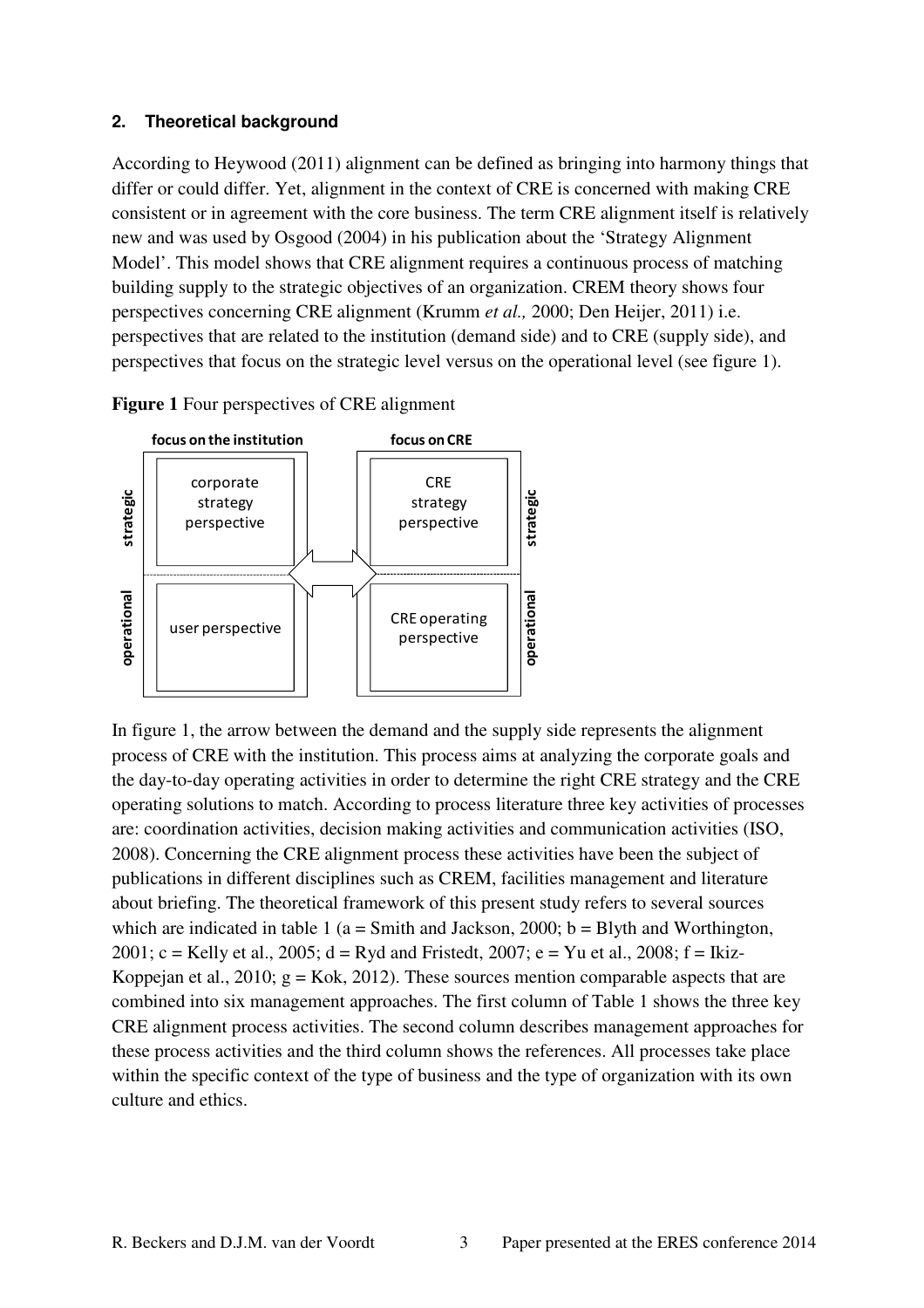| Key process activities | Management approaches for the key process<br>activities                                                                                                                      | <b>References</b>   |  |  |
|------------------------|------------------------------------------------------------------------------------------------------------------------------------------------------------------------------|---------------------|--|--|
| 1. Coordination        | Stakeholder management: coordination of the<br>$\overline{\phantom{0}}$<br>stakeholder representation and the involvement of<br>the client, the customers and the end users; | a, b, c, e, f, g    |  |  |
|                        | Change management: matching CRE interventions<br>with changes in the core processes;                                                                                         | a, b, c, d, e, f, g |  |  |
|                        | Information management: the management of<br>$\overline{\phantom{0}}$<br>information that is correct and relevant for the CRE<br>alignment process;                          | a, c, e, f, g       |  |  |
| 2. Communication       | Relationship management: the management of<br>interactions between participants from demand and<br>supply side in order to align CRE with stakeholder<br>requirements;       | b, c, e, f, g       |  |  |
|                        | Management of the power distribution: levels of<br>influence of different stakeholders involved in the<br>decision making process;                                           | a, b, c, d, e, f    |  |  |
| 3. Decision making     | Preconditions management: monitoring the balance<br>between available time, costs and quality;                                                                               | c. d. e             |  |  |

**Table 1** Different types of managing CRE alignment based on literature

In the next sections this paper first explores the key process activities and management approaches in the framework in the context of higher professional education. Then the paper will illustrate how these activities and approaches can be used to distinct strategies for the CRE alignment process.

# **3. Empirical study: methods and findings**

The empirical part of this research was conducted in 13 large Dutch Universities of Applied Sciences (UAS). As part of the PhD-research from the first author, in all 13 UAS an interview was conducted with the manager (CREM/FM) who is responsible for the alignment of the educational buildings of these Dutch UAS with the developments in learning and teaching. The Netherlands have 39 UAS with a total number of 423,776 students and 41,429 employees (reference date 2011/2012) (www.vereniginghogescholen.nl/). The 13 UAS involved in the study represent a total market share of 75% of all students in Dutch UAS. At the time of the research, the 13 UAS together used 145 buildings for education and staff, with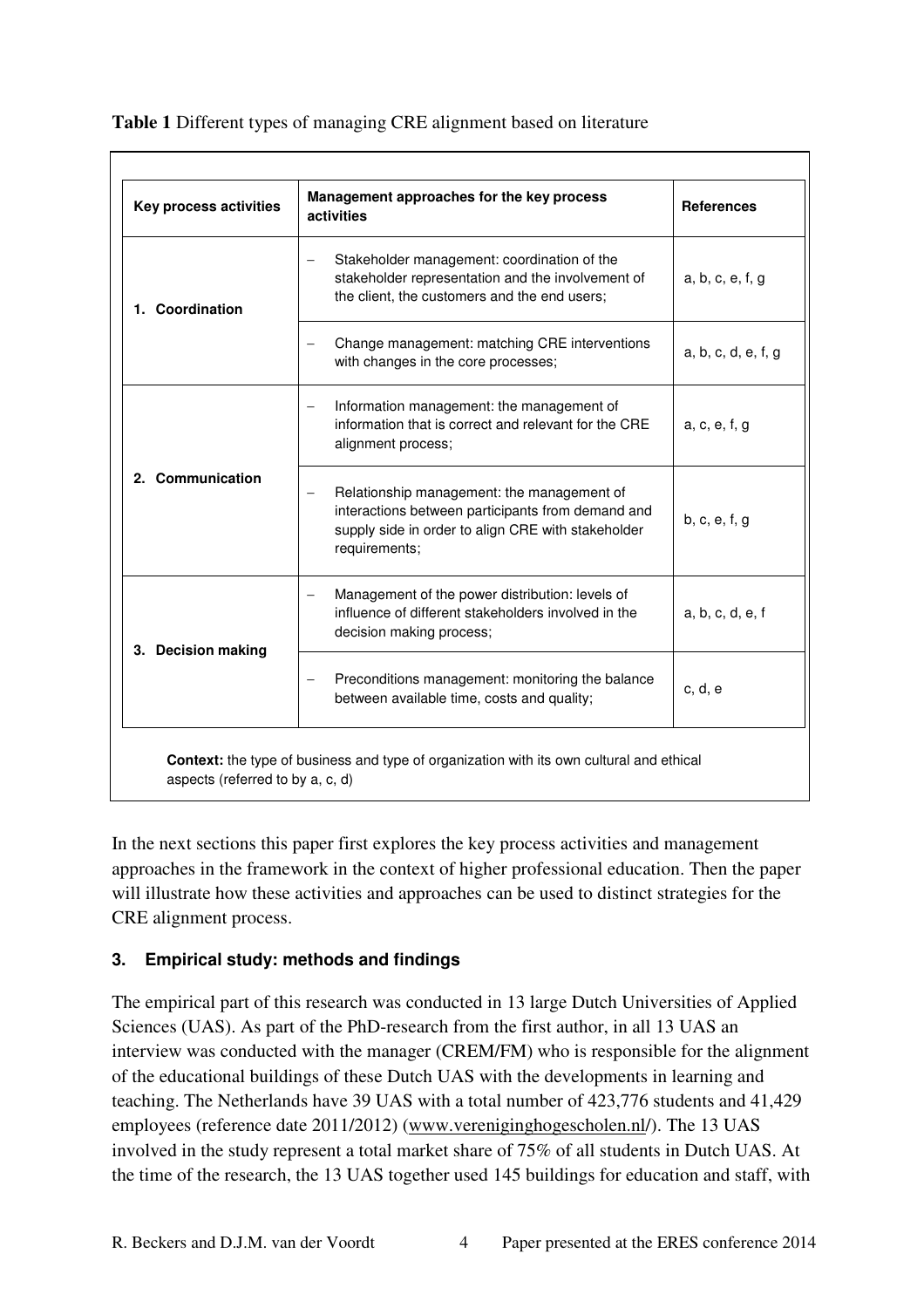a total number of approximately 1.5 million square meters gross floor area.

 All the interviews were tape recorded and transcribed for subsequent analysis. For the present study the interviews were analyzed, using the analytical framework of table 1. The linkage of text fragments from the interviews to the characteristics in the framework of table 1 was based on open coding (Corbin and Strauss, 2008).

 The interviews indicated approximately 500 text fragments that refer to CRE alignment process activities and the underlying management approaches. The management approaches and the number of times that in a case has been referred to an approach, are summarized in table 2. Next, the management approaches are discussed in more detail.

|    | ്                                          |    | ັ             |    |                 | . .            |              |                                                        |          |                |                |                |          |          |              |
|----|--------------------------------------------|----|---------------|----|-----------------|----------------|--------------|--------------------------------------------------------|----------|----------------|----------------|----------------|----------|----------|--------------|
|    |                                            |    |               |    |                 |                |              | <b>Cases in Dutch Universities of Applied Sciences</b> |          |                |                |                |          |          |              |
|    |                                            | A  | в             |    | D               | F              | F            | G                                                      | н        |                |                | К              |          | М        | <b>TOTAL</b> |
| 1a | coordination - stakeholder management      | 0  |               |    | $\mathcal{P}$   | 6              | $\Omega$     | 10                                                     | $\Omega$ | 3              | $\mathcal{P}$  | 6              | 4        | $\Omega$ | 35           |
| 1b | coordination - change management           | 5. | $\mathcal{P}$ | 4  | 1               | 8              | $\Omega$     | 6                                                      | 4        | $\Omega$       | $\mathcal{P}$  | 6              | 5.       | 8        | 51           |
| 2a | communication - information management     |    | 6             | 5. | 6               |                | $\Omega$     | 4                                                      | 5.       | 9              |                | 5.             | $\Omega$ | 6        | 62           |
| 2b | communication - relationship management    | 8  | 3             | 7  | 12 <sup>1</sup> | $\overline{7}$ | $\mathbf{1}$ | 9                                                      | 4        | $\overline{7}$ | $\overline{a}$ | $\overline{7}$ | 6        | 8        | 83           |
| За | decision making - power distribution       | 19 | 13            | 17 | 23              | 12             | 6            | 5.                                                     | 3        | 6              | 7              | 14             | 8        | 4        | 137          |
| 3b | decision making - preconditions management | 5. | q             | 14 | 14              | 9              | 6            | 4                                                      | 10       | 4              | 8              | 15             | 6        | 16       | 120          |
|    |                                            | 44 | 34            | 48 | 58              | 49             | 13           | 38                                                     | 26       | 29             | 25             | 53             | 29       | 42       | 488          |

**Table 2** Overview of text fragments per management approach and frequencies

#### *1a Coordination – stakeholder management*

The interview data especially focused on the internal stakeholders related to learning and teaching. CRE managers distinguish four categories of internal stakeholders:

- executive board: top management;
- − middle management: academy directors, institute directors, program directors;
- teachers and non teaching staff;
- − students.

The first three categories represent approximately 8.5% of the total number of internal stakeholders in the UAS involved in the study (measured over the period 2006-2011, www.vereniginghogescholen.nl). The rest (91.5%) are students. Furthermore, CRE managers make a distinction between clients, customers and end-users. The executive board and other managers that participate in the formal decision-making process of the organization and that have access to financial resources, are defined as the clients and the customers respectively. The teachers, non teaching staff (staff) and students are considered as the end-users. Because of their alliance with the institutions, the needs and requirements of teachers and staff are fairly clear for CRE managers. However, the student population is perceived as increasingly diverse. For this reason CRE managers make a distinction between various student groups regarding the type of study (e.g. FM versus retail and leisure, economics, law etc.), study progress (first-year students have different needs than older students) and student type (parttime, full-time) and students in metropolitan areas are different from students from the country side.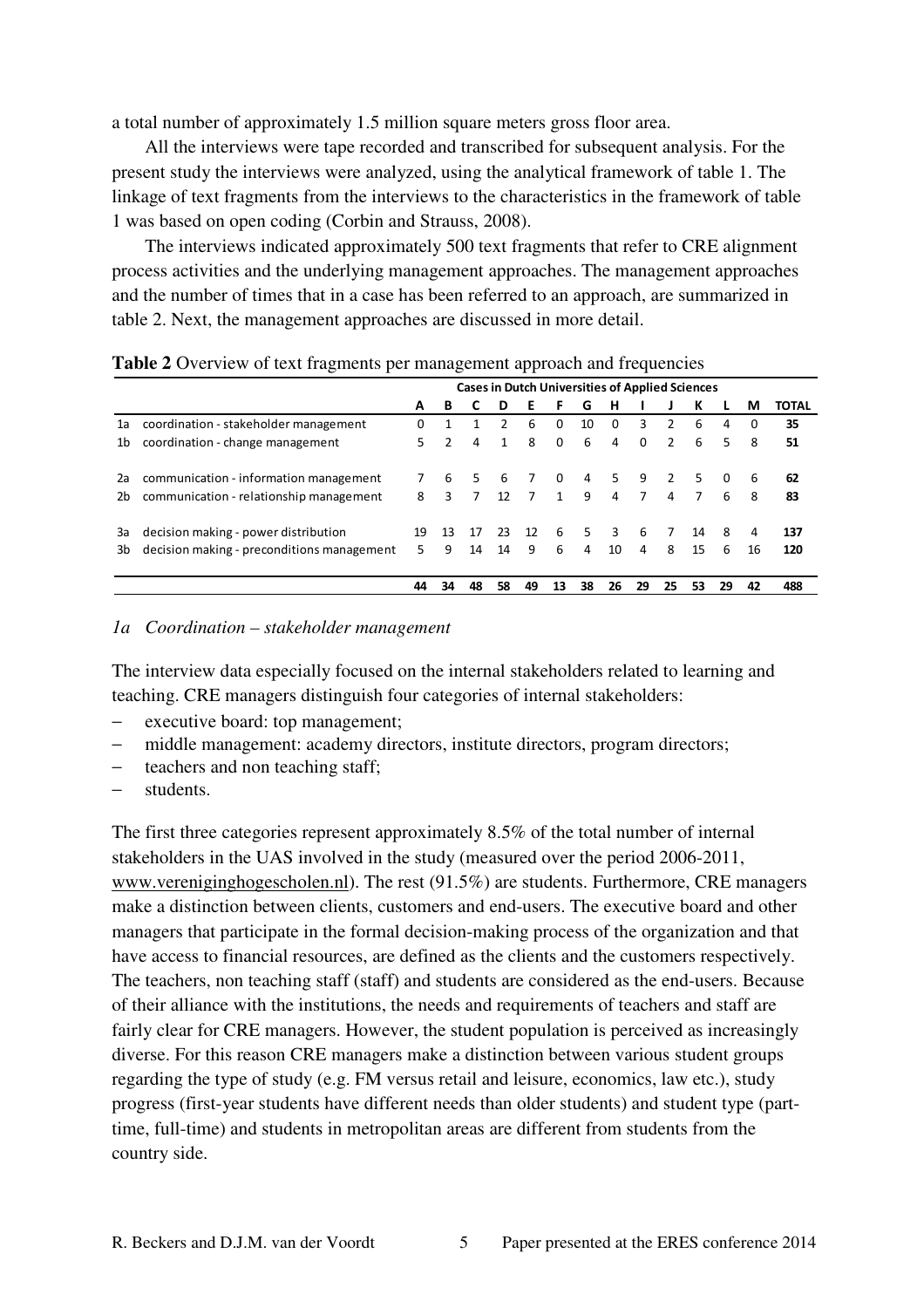*Interviewee [case D]: "At our university first-year students follow lessons in a classroom according to a fixed schedule and have less autonomy in their learning process than senior students. Which means that they have other requirements for learning facilities."* 

## *1b Coordination – change management*

CRE alignment processes are often related to situations where changes in core processes appear. In the interviews the CRE managers mentioned several developments and changes which they think to be important for the CRE alignment process, such as:

- Fast IT developments in society (e.g. social media) and in education (e.g. e-learning, or the concept of the flipped class room, where student watch web-lectures at home and come to school to work together on assignments in class).
- − Educational developments and changes like the shift from the proven concept of teaching in classrooms with one teacher talking and thirty students listening, to students that progressively work together in small groups. These developments become apparent in 'a shift from a cognitive focus on education to a social focus', 'an increasing need to meet', 'increasing flexibility in educational processes' and in no more 'one size fits all'.
- The social debate in the Netherlands about the quality of higher education, which leads to an increasing number of procedures and supervision in education.
- The growing impact of the 'experience factor': school must be fun and education must be attractive.
- − Demographical developments lead to the expectation that the number of students will decrease after 2020.

CRE managers perceive the consequences of these developments for their educational accommodation in two ways, indicated with number 1 and 2 in figure 2.

1. From the left to the right in figure 2, societal developments and changes have direct consequences for education at a UAS, and thus indirectly also have consequences for the accommodation. Demographical trends for instance lead to an increase of the numbers of students and thus to the need for less square meters. And IT developments may lead to other didactical forms as the flipped class room concept and blended learning (a mixture of e-learning and face-to-face meetings at school)..

*Interviewee [case L]: "New ways of learning, as we call it. The influence of IT in education, resulting in a reduction of traditional learning space such as large lecture rooms."* 

2. There are external changes and developments that directly influence the educational accommodation, without interference of education. The societal demand for more sustainability results in stricter guidelines regarding energy efficiency. In this case initiatives to adaptations do not necessarily come from educational needs. Another example is that the changing expectations of students in the context of the

experience economy lead to 'Starbucks concepts' in school.

*Interviewee [case A]: "The experience economy in our society. That's why we refurbished the entrance and created this well designed meeting area."*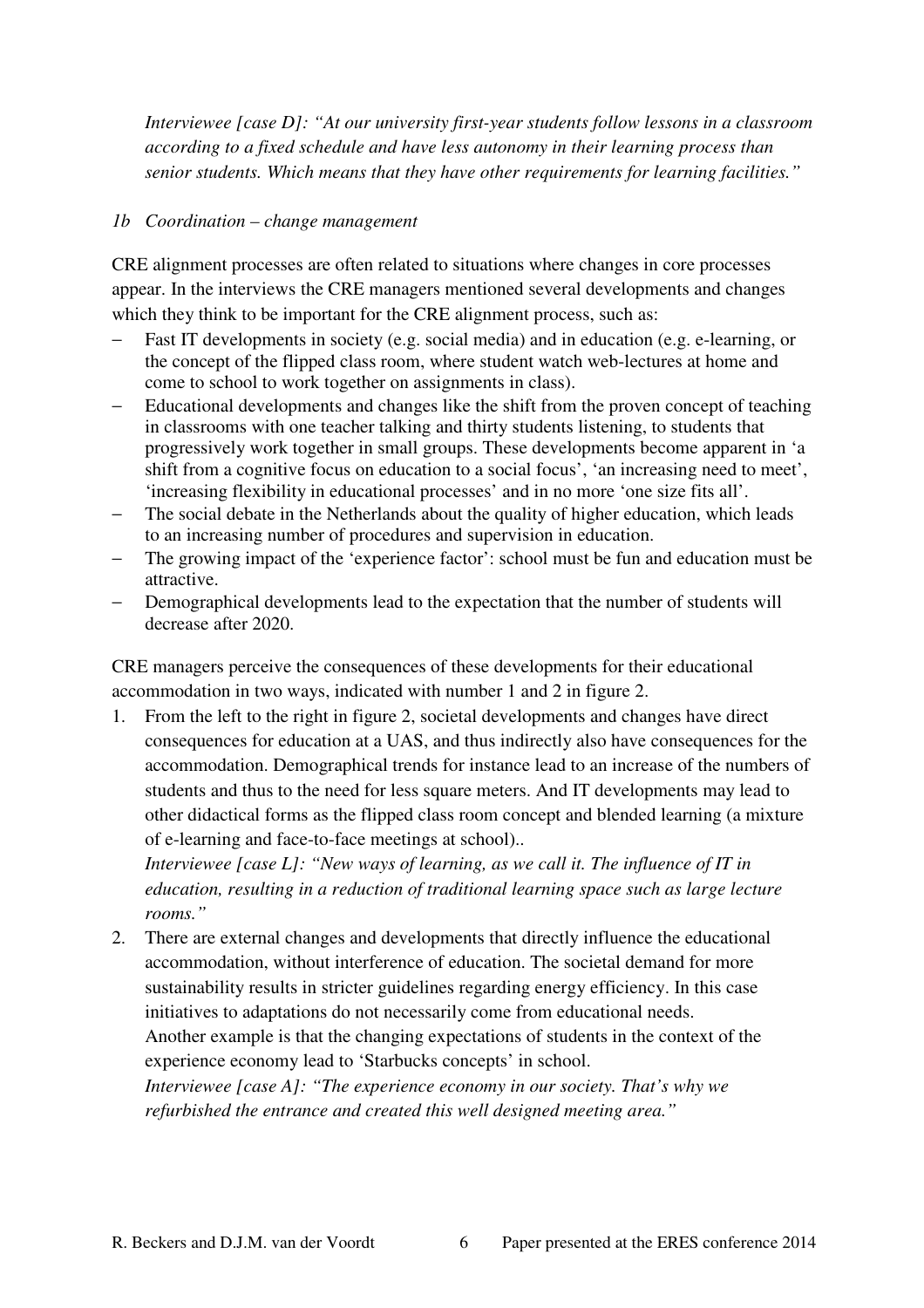### **Figure 2** Coordination - change management



## *2a Communication – information management*

When it comes to the definition of the needs and requirements of education in relation to the accommodation, CRE managers mention three key aspects:

- Needs and requirements often arise from dissatisfaction with the current situation. Representatives of education are quite conscious about what they don't want but do not really know what they do want or need and how to formulate their real needs. *Interviewee [case J]: "If I ask teachers how they see future education, then it falls painstakingly silent."*
- Needs and requirements are often formulated in operational terms and solutions (e.g. moving walls, doors) and not in desired outcome or aimed performance (e.g. what are our processes, which are our intended goals and results, how can CRE support our needs).

*Interviewee [case A]: "Requirements are mostly formulated in terms of 'we need this separation wall removed', and 'I would like to have a glass door for this classroom'."* 

− Needs and requirements are often formulated in terms of familiar solutions and what is known from the past ('we want more of what we already have, but then refreshed and new'). Also the needs and requirements are mostly ad-hoc (short term) and not focused on the long term. Strategic plans of Dutch UAS have a time scope of only four years ahead. Most clients, customers and end users find it difficult to think 'out of the box'. *Interviewee [case D]: "Academies think about the here and now and not about what they want to do in the future and that what they need to achieve that."* 

As a consequence CRE managers have to cope with the dilemma of having a time horizon with their property that goes far beyond that of education. CREM requires long term thinking, which is not always in line with the dynamics of education. Especially when they are faced with new construction projects, far-reaching building mutations, or long term lease contracts. CRE managers often have to deal with an enormous number of square meters of the current stock as an inheritance of the past, which hinders to cope with for instance the growing need of efficiency, cost reduction, sustainability and flexibility. Several CRE executives feel that they are "always lagging behind the facts".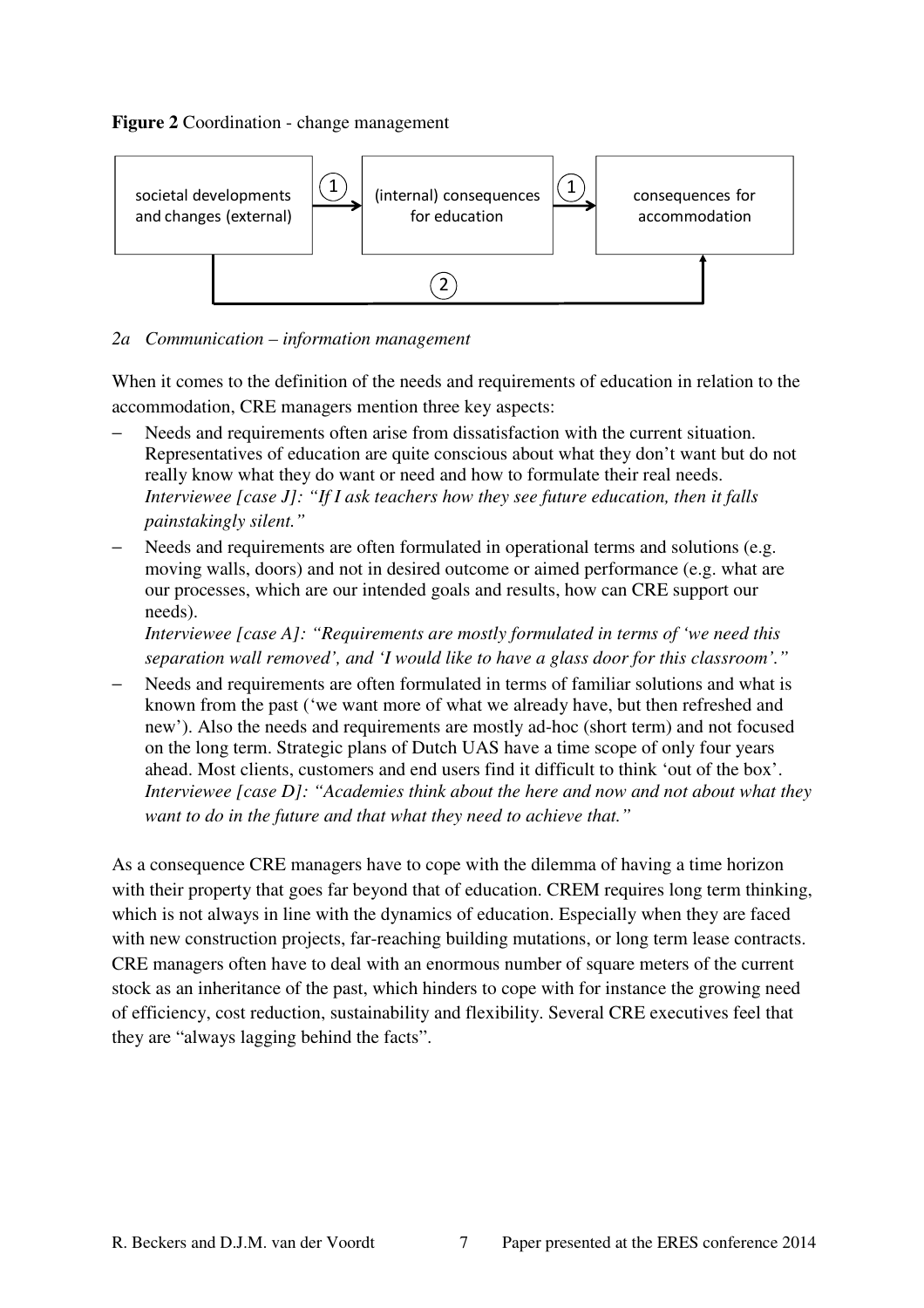### *2b Communication – relationship management*

Relationship management is concerned with managing cooperation and communication between participants from demand and supply side in order to align CRE with various stakeholder requirements. CRE managers mention four questions according to that, namely: what?, with whom?, how? and how often?.

- − What? Concerns the distinction between three situations: 1) construction project activities with a clear scope , 2) CRE alignment activities regarding going concern accommodation management, and 3) maintenance.
- With whom? That refers to the distinguished internal stakeholders in terms of clients, customers and end-users.
- − How? Figuring out the needs and requirements of education (demand analyses) takes place by asking (e.g. account management), by measuring ex post whether people are satisfied with the accommodation solutions (e.g. by a customer satisfaction survey) and by occasional conversations with clients, customers and end-users (e.g. surveying complains).

*Interviewee [case A]: "Facility managers in a building are responsible for their own customer relations: account management, e.g. who is the customer/end-user, what are their requirements, are building adjustments needed, et cetera."* 

*Interviewee [case D]: "Another way we get informed about user requirements is through the monitoring of complaints via the service desk."*

− How often? A distinction is made between frequently and planned versus sometimes and unstructured.

Table 3 shows the different types of relationship management that were mentioned in the interviews.

| What? |                                                                                                           | With whom?                                                                                                                                                                                           | How?                                  | How often?                                    |  |  |
|-------|-----------------------------------------------------------------------------------------------------------|------------------------------------------------------------------------------------------------------------------------------------------------------------------------------------------------------|---------------------------------------|-----------------------------------------------|--|--|
| 1.    | Going concern<br>With the executive board<br>accommodation<br>and with middle<br>management<br>management |                                                                                                                                                                                                      | By account management<br>meetings     | Occasionally (when<br>there is a need for it) |  |  |
|       |                                                                                                           | With the end-users                                                                                                                                                                                   | By surveying customer<br>satisfaction | Annually                                      |  |  |
| 2.    | Projects (large<br>renovations or<br>construction projects)                                               | With a large<br>representation of internal<br>stakeholders, in particular<br>at a strategic and tactical<br>management level and<br>with a focus on<br>teachers/staff, Student<br>are less involved. | In project teams and focus<br>groups  | Structured during the<br>project              |  |  |
| 3.    | Maintenance                                                                                               | With the executive board                                                                                                                                                                             | In budget meetings                    | Annually                                      |  |  |

**Table 3** Various types of relationship management as mentioned in the interviews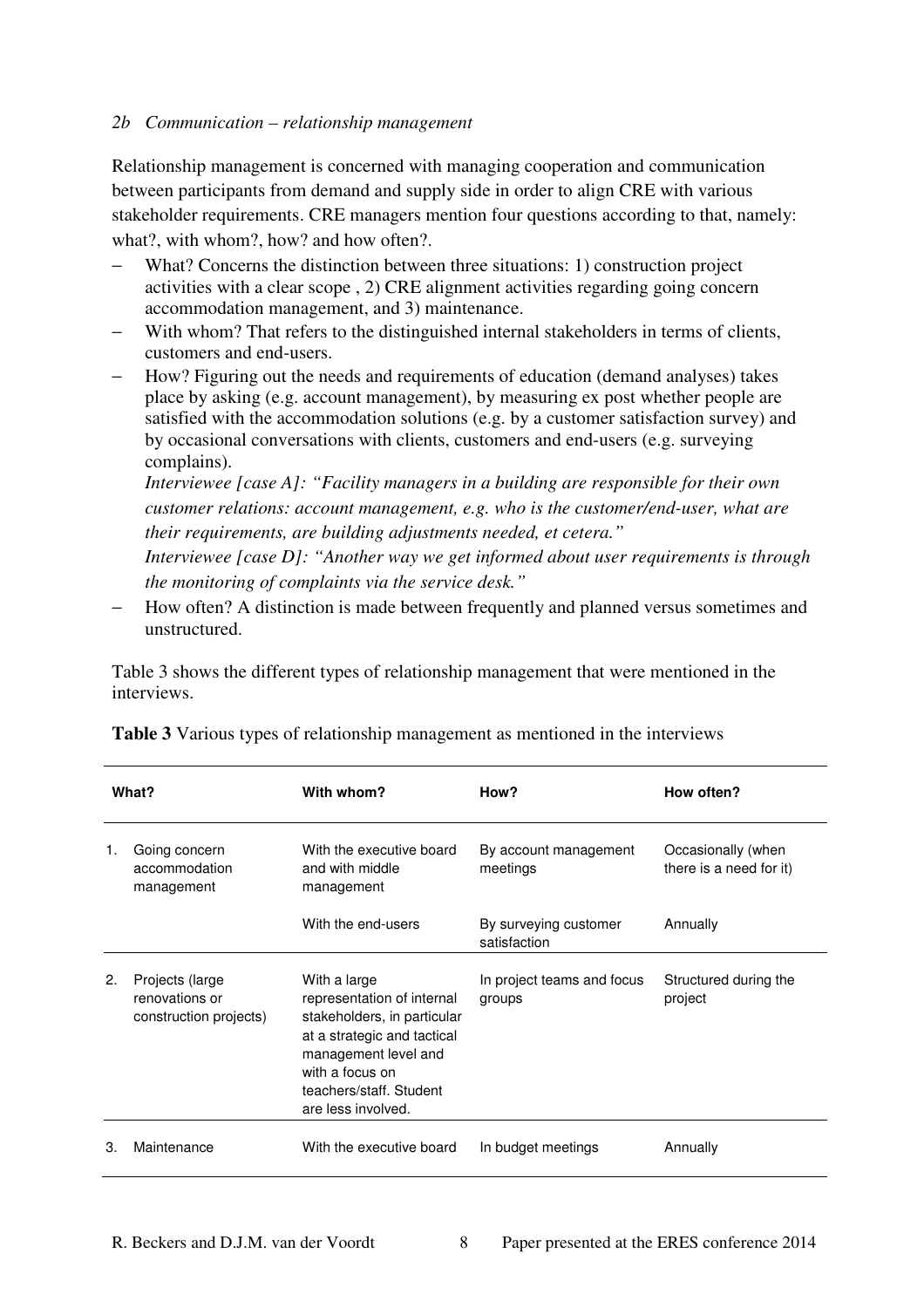Table 3 shows that relationship management concerning the CRE alignment process is not really structured and mostly depends on coincidence. Besides, it is remarkable that communication in order to achieve an optimal alignment between demand and supply side is mainly based on traditional approaches. Only one of the UAS spontaneously mentioned the use of social media (i.e. Twitter) to stay in contact with end-users.

## *3a Decision making – managing the power distribution*

Decision making is strongly related to the power distribution between various stakeholders involved in the CRE alignment process. The CRE managers mentioned the following aspects in the interviews:

- − Decision making is often not clear and transparent.
- The involvement of the various internal stakeholders shows a huge variety. Sometimes the executive board is leading in decision making, but in other UAS, decisions are made by lower management echelons or by involving educational professionals (e.g. teachers and non teaching staff).

The interviewees mentioned several ways how the CRE department operates in decisions regarding CRE alignment. Two opposite approaches were mentioned:

Reactive or proactive. The reactive CRE department is reacting on concrete demands from the client, customer or end-user at the demand side. The proactive CRE department is anticipating on educational and societal developments, in order to come up with proposals to accommodate those developments.

*Interviewee [case C]: "We are responsible for the availability of facilities and accommodation. Therefore we have to take the lead in the development of these facilities and accommodation. So we can't wait until an academy express their requirements. We should always be a step ahead."* 

Advisory or directive. The CRE department may play the role of the consultant, who helps the client with the translation of needs into CRE operating solutions. The client finally decides.

*Interviewee [case I]: "Formerly we were mainly carrying out operational jobs. Now we focus on being an advisor and cooperate with our customers."* 

*Interviewee [case B]: "What if education wants to change their teaching processes? As a facility professional and partner of the core business, we can help them with the possible consequences for the physical environment."* 

In the other role the CRE department is more directive. The customer can request for mutations in the accommodation, but the CRE department is deciding whether that request will be granted (supported by the client of course).

*Interviewee [case J]: "Concerning educational changes, we have to assure ourselves that building adaptations are future-oriented and not just a translation of the current teaching process and the actual building."* 

*Interviewee [case D]: "We play an important role in the decision whether building adaptations occur or not. […] Requests have to be submitted with the CREM department. We translate these into business cases with an advice for the executive board. Finally they decide, we get the resources and are responsible for the realization."*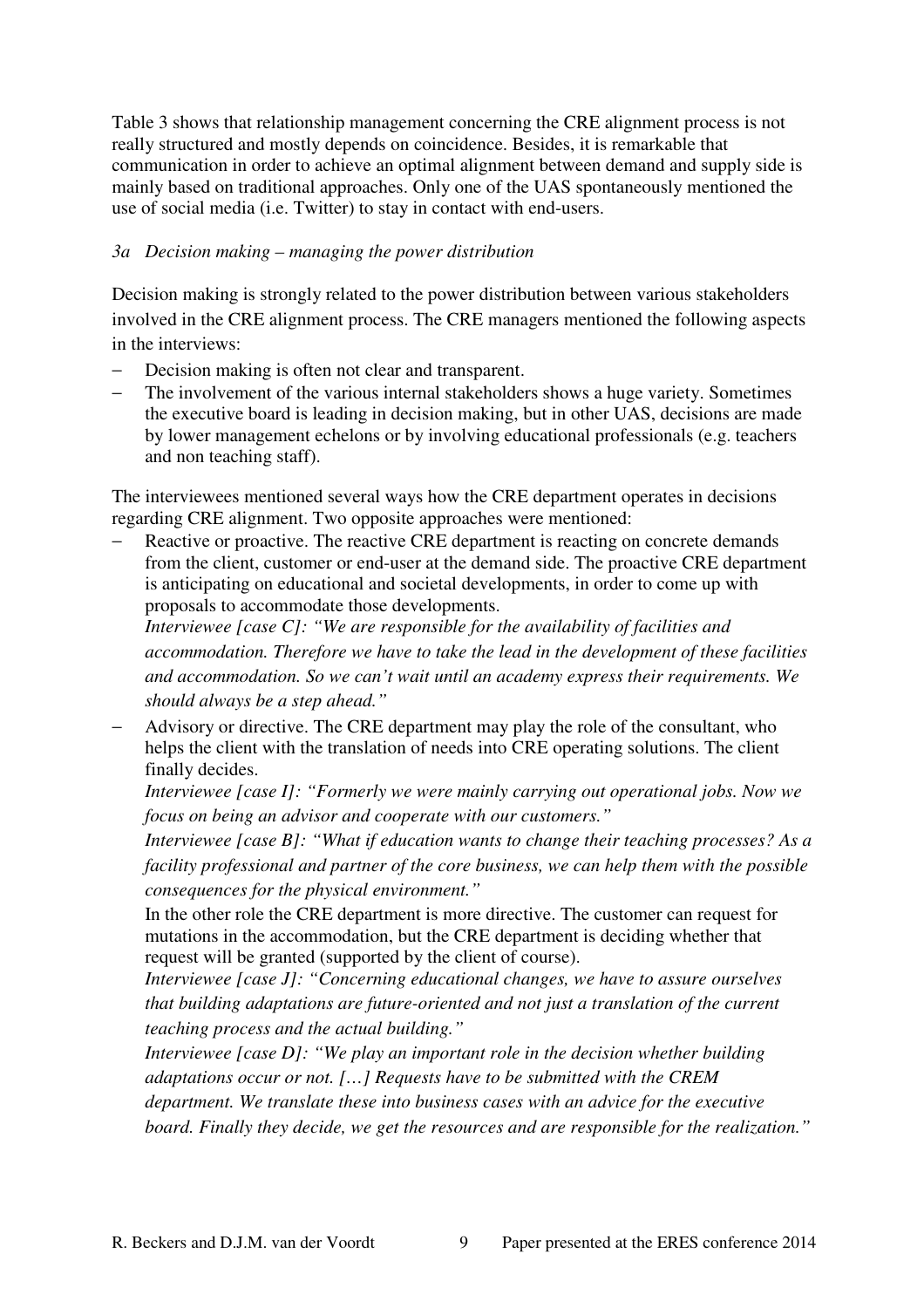#### *3b Decision making – preconditions management*

Concerning the preconditions the main aspect that was mentioned in the interviews regards finances. Many CRE managers mention that financial resources in higher education are decreasing. Besides, the volume of the resources is often not clear. Two different ways for allocating the financial resources concerning CRE did show up:

The financial resources are allocated at a strategic level by the executive board or by the CRE executive. Most other internal stakeholders do not have a clear idea of CRE costs and cannot make decisions about which financial resources are available for the accommodation. The CREM department uses standards for space use for a sincere allocation of the financial resources such as 6,4 m2 per enrolled student,  $\epsilon$  666 per enrolled student, 6,6% CRE costs as percentage of total costs (Benchmark Dutch Higher professional Education, 2011; OCW, 2011).

*Interviewee [case K]: "Financial incentives only work at a certain organizational level, let's say at a management level […] but teachers care less."* 

*Interviewee [case D]: "Most end-users are what we call 'cost-unconscious' anyway ."* 

The financial resources are delegated by the executive board and allocated at lower organizational levels of the institution (e.g. managers of academies, faculties, course directors). These organizational units pay for the use of their accommodation, often per square meter.

*Interviewee [case B]: "On behalf of the executive board, we are the (delegated) owner of the buildings. Faculties are the tenants of a building. They pay for the square meters space they use."* 

*Interviewee [case G]: "Academies do not come to us for financial resources, but go for approval directly to the board of managers."* 

In some cases these units are even the owners of CRE. This way of allocating financial resources may lead to obvious differences between the way academies, faculties and courses, are accommodated (e.g. different number of square meter per student, different quality of finishing of buildings).

#### **4. Strategies for the CRE alignment process**

The above described ways to manage CRE alignment are not equally interpreted in the studied cases. The six types of management show several opposite approaches, which overall lead to two opposite strategies for the CRE department to manage CRE alignment. Table 4 shows the characteristics of these strategies. These two opposite strategies can be linked to the four perspectives of CREM, which is shown in figure 2. Both strategies start at the corporate strategic level at the upper left hand side of the figure, and lead to CRE operating decisions at the lower right hand side.

 In strategy A the responsibilities, power and often also the financial resources are allocated to the strategic CREM level. The corporate strategies are translated into CRE strategies, which are the starting point for operating solutions. Middle management submits demands and requests from the core processes to the executive board. Communication between demand and supply is mainly organized at a strategic level.

 In strategy B the responsibilities, power and often also the financial resources are allocated to lower levels in the organization. CRE operating solutions are directly derived from the operational processes and activities. Thus, the CREM department mainly organizes communication at that level.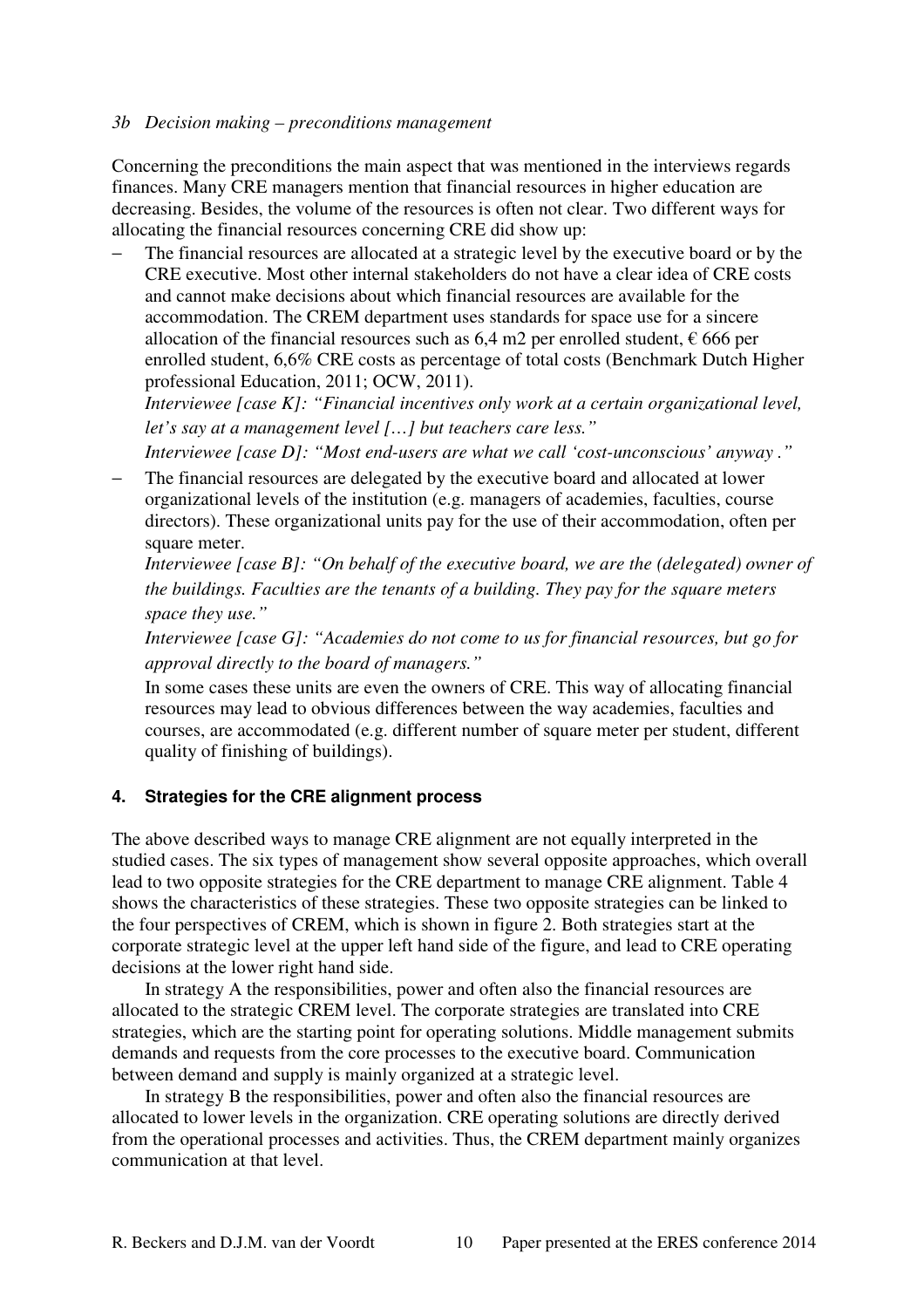**Table 4** Two opposite strategies based on the six management approaches for CRE alignment with organizational objectives and business processes (in this case: teaching and learning)

| <b>CRE alignment process</b> | <b>Strategy A</b>                                                                                                    | <b>Strategy B</b>                                                                       |  |  |  |
|------------------------------|----------------------------------------------------------------------------------------------------------------------|-----------------------------------------------------------------------------------------|--|--|--|
| Coordination:<br>1.          |                                                                                                                      |                                                                                         |  |  |  |
| 1a Stakeholders management   | Perception of a homogeneous<br>group of stakeholders                                                                 | Perception of a heterogeneous group of<br>stakeholders                                  |  |  |  |
| 1b Change management         | CREM focus on societal<br>developments and changes and<br>indirectly the educational spin-off for<br>the institution | CREM focus mainly directly on the<br>educational developments within the<br>institution |  |  |  |
| 2.<br>Communication:         |                                                                                                                      |                                                                                         |  |  |  |
| 2a Information management    | CRE information is strategic                                                                                         | CRE information is operational                                                          |  |  |  |
|                              | Long term focus on CRE                                                                                               | Short term focus on CRE                                                                 |  |  |  |
| 2b Relationship management   | Focus on client                                                                                                      | Focus on customer and end-user                                                          |  |  |  |
|                              | Structured interaction between CRE<br>and internal stakeholders                                                      | Ad-hoc interaction between CRE and<br>internal stakeholders                             |  |  |  |
| Decision making:<br>3.       |                                                                                                                      |                                                                                         |  |  |  |
| 3a Power distribution        | <b>Proactive CREM</b>                                                                                                | <b>Reactive CREM</b>                                                                    |  |  |  |
|                              | Directive role of CREM                                                                                               | Advisory and operating role of CREM                                                     |  |  |  |
|                              | Top down decision making in CRE                                                                                      | Bottom up decision making in CRE                                                        |  |  |  |
| 3b Preconditions management  | CRE department has a high<br>influence on financial resources                                                        | CRE department has a marginal<br>influence on financial resources                       |  |  |  |
|                              | Cost driven CRE solutions                                                                                            | User driven CRE solutions                                                               |  |  |  |
|                              | Focus on operational excellence<br>and CRE standardization                                                           | Focus on customer intimacy, and<br>custom made CRE solutions                            |  |  |  |

**Figure 2** two extreme strategies for the CRE alignment process related to four perspectives of CRE alignment

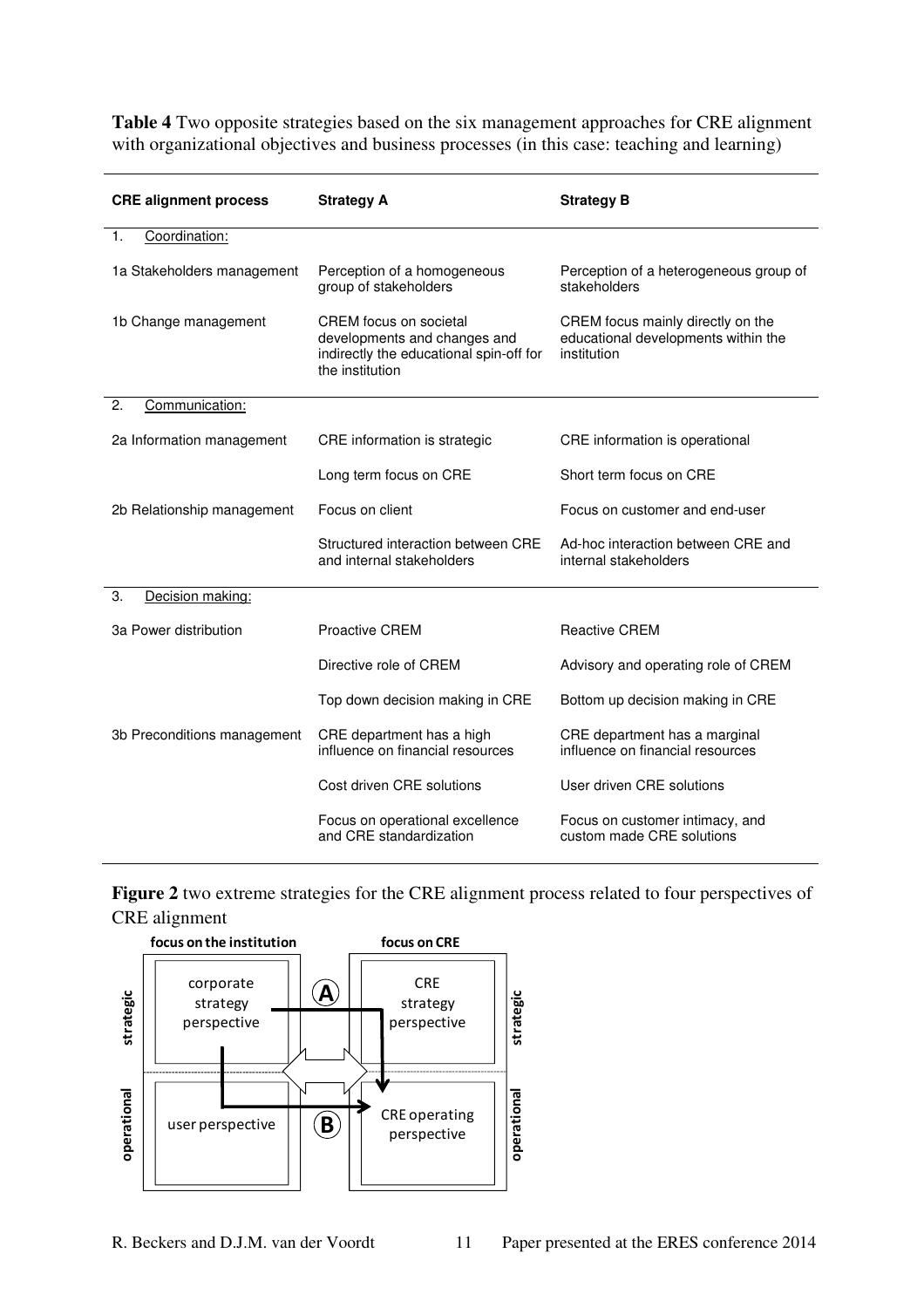#### **5. Discussion and conclusion**

The two opposite strategies for CRE alignment show a strong similarity with involvementoriented versus control-oriented management strategies (Meyer, 1991; Lawler, 1992). Strategy A is comparable with control-orientation and a top-down approach resulting in directive standards. Strategy B is more similar to involvement-orientation and a bottom-up approach in which communication with involved stakeholders is key. Similar mechanisms were formulated by Minzberg (1983). He distinguished mutual adjustment and direct supervision with high standardization (Ulft and Axelsson, 2005). Mutual adjustment focuses at the information coming from feedback of stakeholders during the CRE alignment process. Direct supervision focuses at having one person as the linking pin and responsible for CRE alignment process, supported by standards, e.g. procedures, norms and formats.

 The visualization of the two strategies in figure 2 shows resemblance to the strategic alignment perspectives in the IT industry in the 1990s, based on the Strategic Alignment Model of Henderson and Venkatraman (1990). Henderson and Venkatraman (1990) describe the linkages between the core business and Information Technology (IT), in a comparable way as the linkage between the core business and CRE in figure 1. Like the strategies in figure 2, they show two opposite ways of how the business strategy may lead to operating IT solutions.

 To conclude, three relevant elements of the CRE alignment process are coordination, communication and decision making. These three aspects can be managed by six types of management: stakeholder management, change management, information management, interaction management, managing the power distribution between stakeholders and preconditions management. In practice, overall these approaches result in two opposite strategies to cope with CRE alignment: the involvement-oriented strategy versus the controloriented strategy.

 The results of the empirical study show that there is a shift in Dutch UAS from a controloriented CRE alignment strategy of CRE departments to an involvement-oriented CRE alignment strategy. In practice that leads to a more advisory role of the CRE department and customer intimacy by an increased eye for the end-user and approaches as co-creation and collaborative design. Yet, A and B each represent an extreme CRE alignment strategy. These are hypothetical. Reality will be in between the two described strategies.

 The empirical study also shows the necessity to bring the educational demand side and the CRE professionals closer together. It is essential to invest in the development of a common language between demand and supply side, and to develop new ways to recovering the educational needs and requirements and to translate these needs into future-proof accommodation solutions.

#### **6. Acknowledgements**

The authors would like to thank HAN University of Applied Sciences for supporting the research and all participants for their contribution to this study.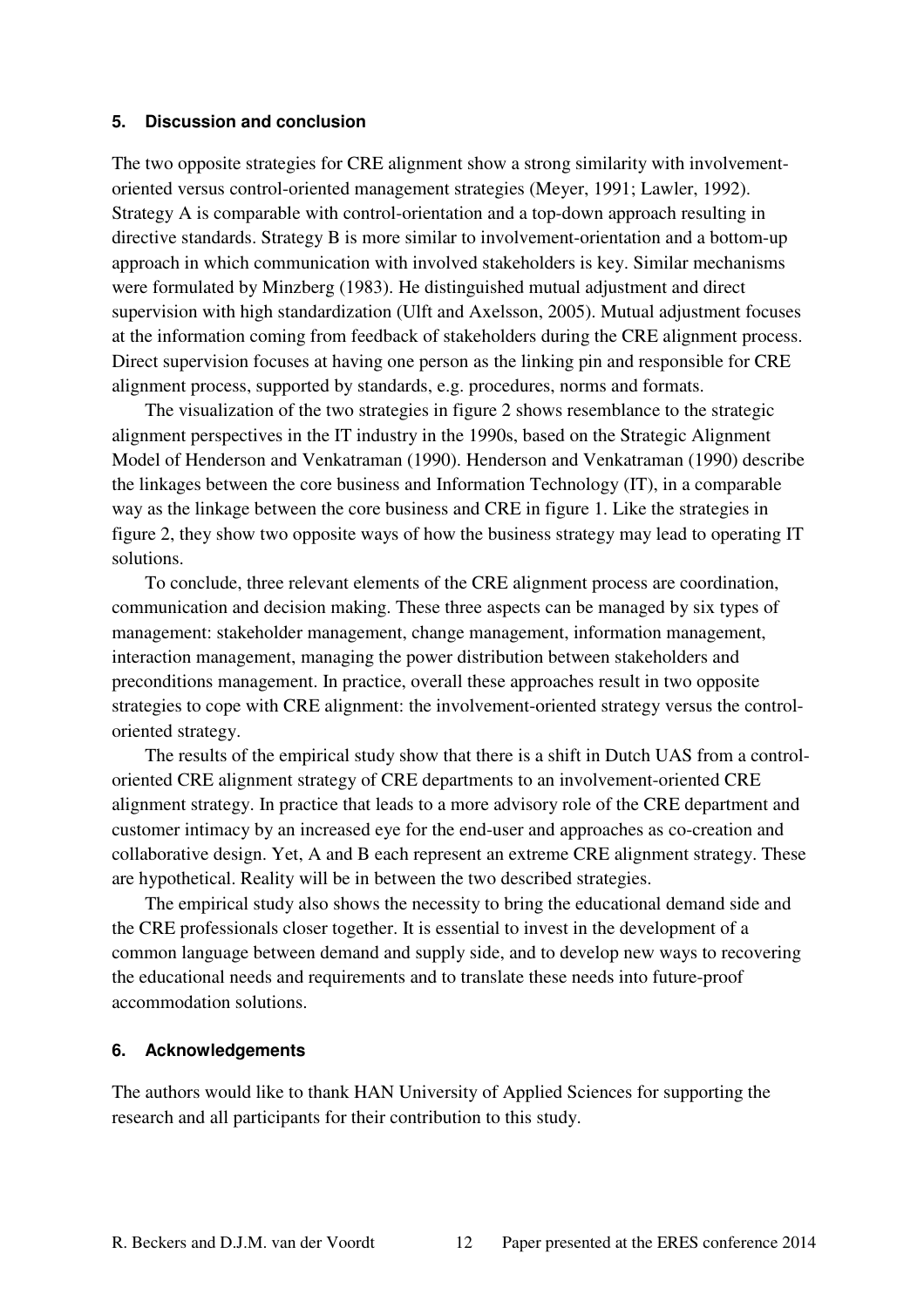#### **References**

- Appel-Meulenbroek, R. and Feijts, B. (2007), "CRE effects on organizational performance: measurement tools for management", *Journal of Corporate Real Estate*, Vol 9 No. 4, pp. 218-238.
- Appel-Meulenbroek, R., Brown, M.G. and Ramakers, Y. (2010), "Strategic alignment of Corporate Real Estate", *Conference Paper for the European Real Estate Society 17th Annual Conference 2010*, Milan.
- Bar, R.B. and Tagg, J. (1995), "From Teaching to Learning", *Change*, November/December 1995.
- Beckers, R., Van der Voordt, T. and Dewulf, G. (in press), "A conceptual framework to indentify spatial implications of new ways of learning in higher education", *Facilities* 32(13/14).
- Benchmark Dutch Higher professional Education (2011). *HBO Facilitaire Benchmark 2011*. Alphen aan den Rijn: FierFM.
- Blyth, A. and Worthington, J. (2001), *Managing the brief for better design*. Sponn Press, London and New York.
- Boddington, A. and Boys, J. (2011), "Reshaping Learning An Introduction", in Boddington, A. and Boys, J. (Ed). *Re-Shaping Learning: a Critical Reader,* Sense Publishers, Rotterdam, pp. xi-xxii.
- Collis, B. and Van der Wende, M. (2002), "*Models of Technology and Change in Higher Education",* Enschede: CHEPS.
- Corbin, J. and Strauss, A. (2008), *Basics of Qualitative Research*, Sage Publications inc.
- De Vries, J., De Jonge, H. and Van der Voordt, Th. (2008), "Impact of real estate interventions on organizational performance", *Journal of Corporate Real Estate*, Vol. 10 No 3, pp. 208-223.
- Den Heijer, A. (2011), *Managing the university campus*, PhD dissertation, Eburon: Delft.
- Haynes, B. (2012), "Adding Value Through CREAM Alignment", *Conference Paper for the European Real Estate Society 19th Annual Conference 2012*, Edinburgh.
- Henderson J. and Venkatraman, N. (1990), "Strategic Alignment: A model for organizational transformation via information technology", *Working Paper 3223-90*, Sloan School of Management, Massachusetts Institute of Technology.
- Heywood, C. (2011), "Approaches to aligning corporate real estate and organisational strategy", *Conference Paper for the European Real Estate Society 17th Annual Conference 2010*, Eindhoven.
- Ikiz-Koppejan, Y.M.D., Van der Voordt, D.J.M. and Hartjes-Gosselink, A.M. (2010), *Huisvestingskeuzemodel*, Delft: Center for People and Buildings.
- ISO (2008) *ISO 9000 Introduction and Support Package: Guidance on the Concept and Use of the Process Approach for management systems*. International Organization for Standardization, Geneva.
- Johnson, L., Smith, R., Willis, H., Levine, A. and Haywood, K. (2011), *The 2011 Horizon Report*, Austin, Texas: The New Media Consortium.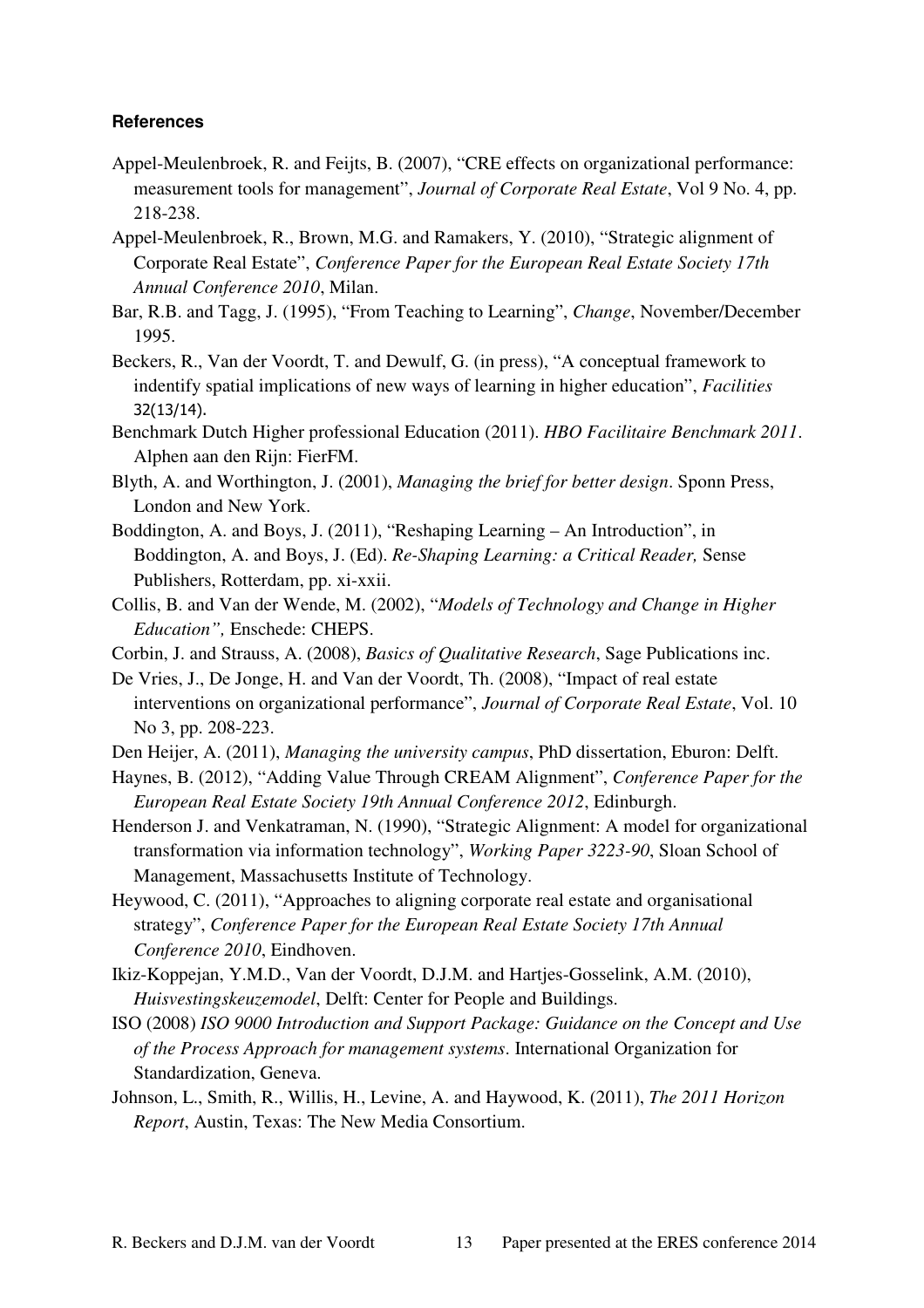- Kelly, J., Hunter, K., Shen, G. and Yu, A. (2005), "Briefing from a facilities management perspective", *Facilities*, 23(7/8), pp. 356-367.
- Kok, H. (2012), "FM alignment: creating added value through a multi-level intra-firm collaborative relationship", in Jensen, P.A., Van der Voordt, Th. And Coenen, C. (Ed). *The added value of facilities management. Concepts, findings and perspectives,*  Polyteknisk Forlag, Lyngby, pp. 92-104.
- Krumm, P., Dewulf, G. and De Jonge, H. (2000), "What is Corporate Real Estate?", in Dewulf, G., Krumm, P. and H. De Jonge (Eds.), *Successful Corporate Real Estate Strategies (27-33)*, Nieuwegein: Arko Publishers.
- Lawler, E. (1992), *The ultimate advantage: creating the high-involvement organization*. San Francisco: Jossey-Bass.
- Lindholm, A.L., Gibler, K.M. and Leväinen, K.I. (2006), "Modeling the Value-Adding Attributes of Real Estate to the Wealth Maximalization of the Firm", *The Journal of Real Estate Research*, 28(4), pp. 445-475.
- Meyer, H. (1991), "A solution to the performance appraisal feedback enigma", *Academy of Management Executive*, 5(1), pp. 68-76.
- Mintzberg, H. (1983), *Structure in Fives: Designing Effective Organizations,* Prentice-Hall, New Jersey.
- Nourse, H.O. and Roulac, S.E. (1993), "Linking real estate decisions to corporate strategy", *The Journal of Real Estate Research*, 8(4), pp. 475-494.
- OCW [Dutch Ministry of Education, Culture and Science] (2011), *Kerncijfers 2007-2011*. Ministerie van OCW, Den Haag.
- Osgood Jr, R.T. (2004), "Translating organizational strategy into real estate action: The strategy alignment model", *Journal of Corporate Real Estate*, 6(2), pp. 106-117.
- Robinson, K. (2010), *Changing educational paradigms*, RSA animate, available at: http://www.youtube.com/watch?v=zDZFcDGpL4U (accessed 9 May 2012).
- Ryd, N. and Fristedt, S. (2007), "Transforming strategic briefing into project briefs", *Facilities*, 25(5/6), pp. 185-202.
- Scheffer, J.J.L, Singer, B.P. and Van Meerwijk, M.C.C. (2006), "Enhancing the contribution of corporate real estate to corporate strategy", *Journal of Corporate Real Estate*, 8(4), pp. 188-197.
- Simons, P.R.J., Van der Linden, J. and Duffy, T. (2000), *New Learning: Three Ways to Learn in a New Balance,* Dordrecht: Kluwer Academic Publishers.
- Smith, J. and Jackson, N. (2000), "Strategic needs analysis: its role in brief development", *Facilities*, 18(13/14), pp. 502-512.
- Strauss, A. and Corbin, J. (2008), *Basics of qualitative research: techniques and procedures for developing grounded theory*, Sage Publications, Inc.
- Temple, P. (2007), *Learning spaces for the 21st century*, Centre for Higher Education Studies, University of London.
- Ulft, M. and Axelsson, K. (2005), "Understanding Organizational Coordination and Information Systems - Mintzberg's Coordination Mechanisms Revisited and Evaluated", *ECIS 2005 Proceedings.* Paper 115.